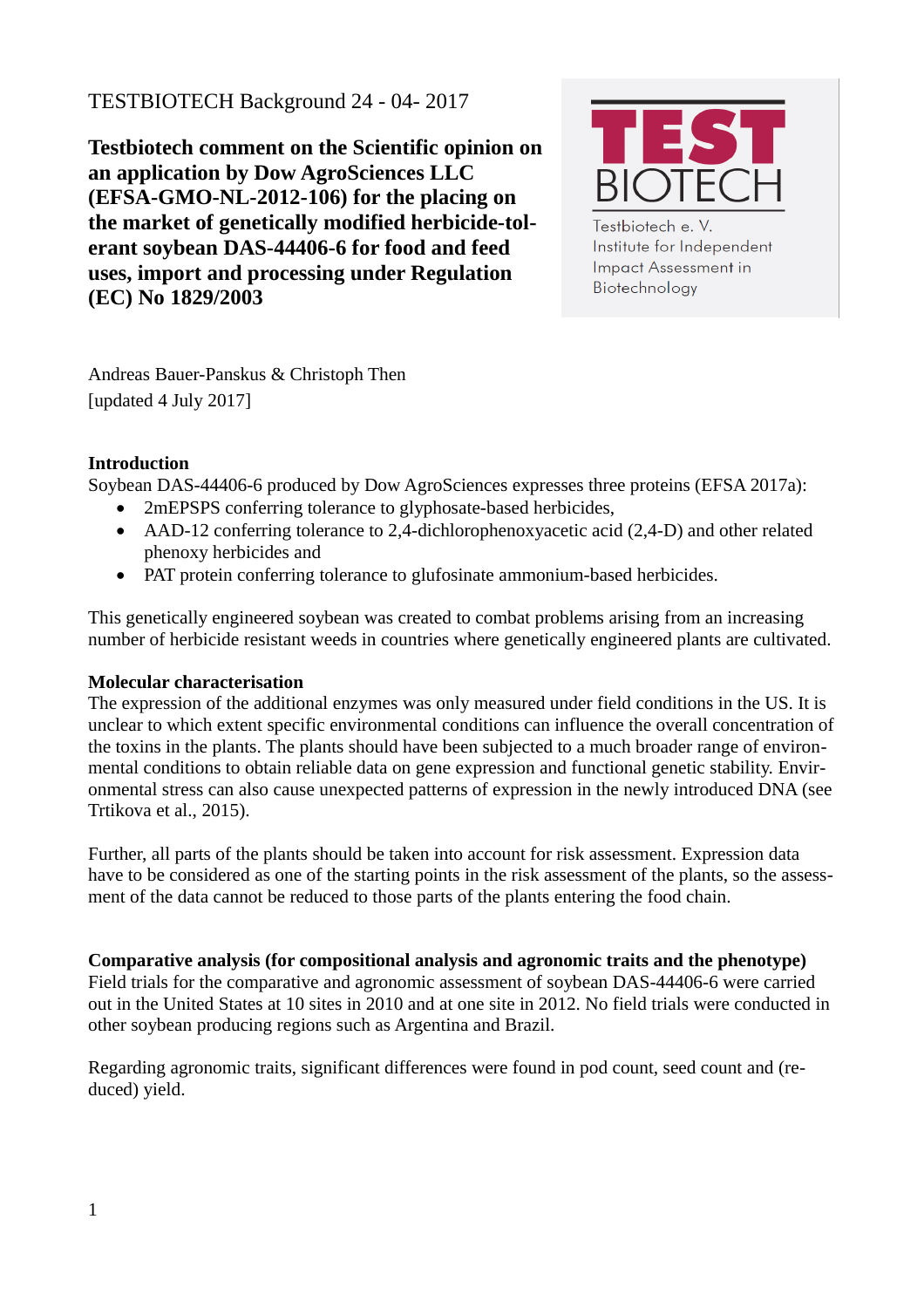Regarding composition, following differences were found:

## **•DAS-44406-6/untreated**

27 significantly different endpoints, five endpoints under equivalence category III or IV.

#### **•DAS-44406-6/2,4-D**

25 significantly different endpoints, four endpoints under equivalence category III or IV.

#### **•DAS-44406-6/glyphosate**

22 significantly different endpoints, two endpoints under equivalence category III or IV.

## **•DAS-44406-6/glufosinate**

22 significantly different endpoints, three endpoints under equivalence category III or IV.

## **•DAS-44406-6/2,4-D+glyphosate+glufosinate**

23 significantly different endpoints, two endpoints under equivalence category III or IV

Significant differences were found in:

- NDF, total dietary fiber, ash, carbohydrates, protein and moisture,
- copper copper, potassium, selenium and zinc,
- aspartic acid, cystine, isoleucine, leucine, lysine, tryptophan and tyrosine, tryptophan and tyrosine,
- palmitic (16:0), oleic (18:1), linoleic (18:2), and linolenic (18:3), arachidic (20:0), eicosenoic (20:1) and behenic (20:0) fatty acids,
- thiamine, riboflavin, folic acid, ascorbic acid, alpha tocopherol, gamma tocopherol and total tocopherol,
- raffinose, total daidzein equivalents and total genistein equivalents.

EFSA´s own guidance states that non-equivalence is more likely than equivalence for all significant findings that fall under equivalence category III or IV. Therefore, the genetically engineered soybean has to be considered to be different from its isogenic comparator in regard to several compounds. These findings are relevant and deserve more detailed investigations regardless of whether or not the specific compound raises safety concerns.

Given this wide range of biologically relevant differences, it is not acceptable that EFSA failed to require further studies e.g.

- Omics studies (proteomics, transcriptomics, metabolomics) to assist the compositional analysis and the assessment of the phenotypical changes.
- Investigations of changes in content of miRNA which can be taken up at from the gut and render biological effects across border of life domains. It should be noted that EFSA´s answer to questions from experts from Member States (EFSA 2017b) are not in line with latest findings on uptake and biological effects of miRNA. There are several more recent studies supporting the findings of Zhang et al (2012).
- Exposing the plants to a wide range of defined biotic or abiotic stressors to assess the true range of possible changes in the plants´ composition
- Including more varieties inheriting the trait to investigate how the gene constructs interact with the genetic background of the plants.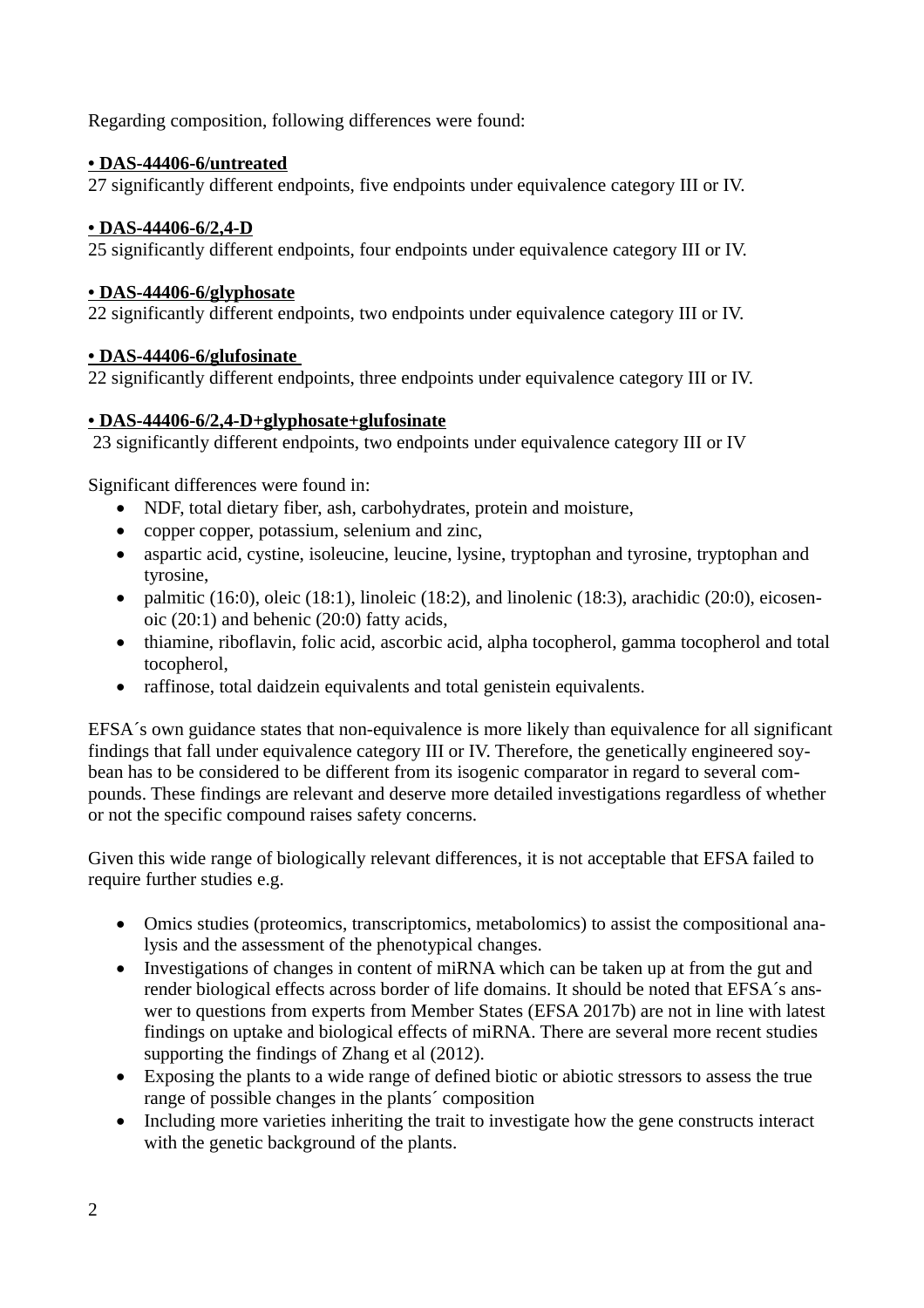• Subchronic and chronic feeding trials with the whole plants to assess potential health effects. It should be noted that the 90-day feeding study provided by the company should have been rejected due to methodological weaknesses (see below).

EFSA does not address the fact that the overall number of significant results indicates the occurrence of unintended effects due to genetic modification, which would require more in depth investigation.

Further, effects on the immune system were completely ignored in the assessment of potential health impacts due to increased levels of lectins.

Based on the available data, no final conclusions can be drawn on the safety of the plants.

# **Toxicology**

The applicant conducted acute toxicity studies, a feeding study on chickens, as well as three 28-day studies to confirm the safety of soybean DAS-44406-6. Further, a subchronic 90-day study was conducted. Two of the three 28-day studies were rejected by EFSA due to methodological flaws.

In the third 28-day study on mice, changes in blood parameters and other significant changes were found. Only a small number of animals were examined.

The 90-day study revealed several significant findings which were sex-related:

- Total white blood cell (WBC) and reticulocyte counts were slightly lower and statistically identified in males given soybean DAS-44406-6 as compared to those in the isoline nontransgenic controls.
- With females, soybean event DAS-44406-6 produced a statistically significant higher mean red blood cell (RBC) count, haemoglobin concentration and haematocrits compared to those in the isoline non-transgenic controls.

EFSA considered these findings to be "not toxicologically relevant."

The study displays various weaknesses. For example, only one dose level was tested. Therefore, an assessment in regard to a possible dose-dependency of effects is not possible on the basis of a single test group.

Furthermore, according to EFSA, the study is not in line with the EFSA guidelines (EFSA, 2011):

- Functional testing was not performed:
- Animals were not housed individually;
- Only one dose level was used in the study;
- Power analysis was not performed.

It is particularly relevant that the soybeans used in the diet were not sprayed with the complementary herbicides.

Implementation Regulation (503/2013) requests a 90-day subchronic study as part of the risk assessment for all applications filed later than 2014. Taking this regulation into consideration, it is obvious that a full 90-day feeding study should have been requested since many biologically relevant differences were found between the event and its comparator, including compounds such as lectins. Further, soybeans sprayed with the complementary herbicides should have been included in the diet.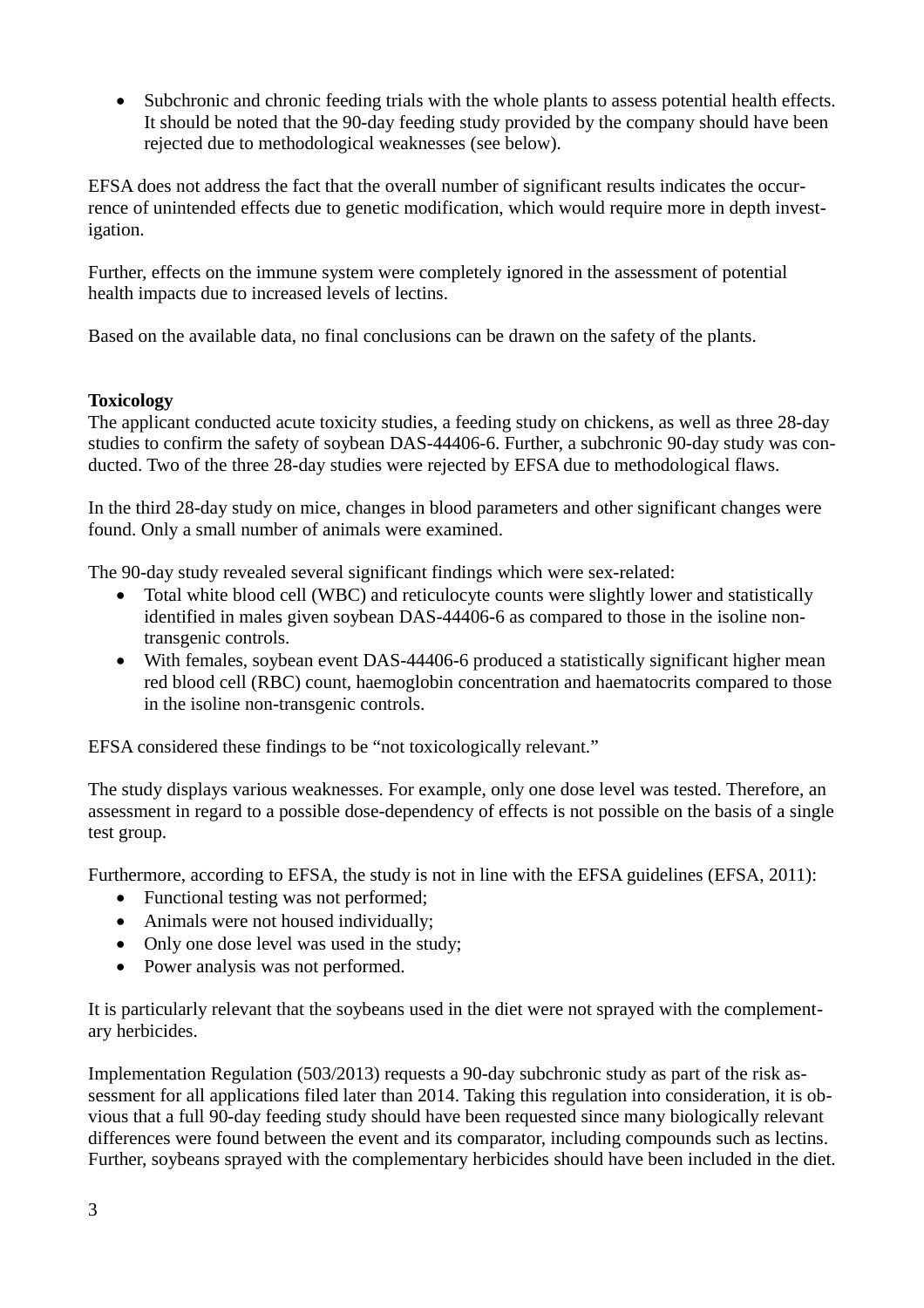In addition, multigenerational studies should have been performed to assess the impact on the reproductive system.

In general, EFSA risk assessment suffers from the fact that residues from spraying with the complementary herbicide are considered to be outside the remit of the GMO panel. However, conclusions cannot be drawn on the safety of the imported products without detailed assessment of these residues. Due to the specific agricultural practices that go along with the cultivation of these herbicide resistant plants, there are, for example, specific patterns of applications, exposure, occurrence of specific metabolites and emergence of combinatorial effects that require special attention. Herbicide-resistant plants are meant to survive the application of the complementary herbicide while most other plants will die after short time. Thus, for example, residues of glufosinate and 2,4- D, its metabolites and additives to the formulated product might accumulate and interact in the plants. As the publication by Kleter et al. (2011) shows, using herbicides to spray genetically engineered herbicide-resistant plants does indeed lead to patterns of residues and exposure that need to be assessed in detail.

While it is true that Pesticide Regulations 396/2005 and 1107/2009 are relevant in this context, in practice, they are not sufficient to generate the data needed to assess the residues from spraying with complementary herbicides. Furthermore, according to a reasoned legal opinion drawn up by Kraemer (2012), residues from spraying with complementary herbicides do indeed have to be taken into account in the risk assessment of genetically engineered plants from a regulatory point of view.

There is a clear gap in the safety assessment of the genetically engineered soybeans that cannot be filled by adjustments to the MRLs applicable under the Pesticide Regulation. Consequently, the impact of residues from spraying must be assessed before the soybeans can be declared safe. The failure to do so poses real safety risks to humans, animals and the environment generally.

In conclusion, GMO risk assessment cannot be allowed to avoid its obligation to make sure that the applicant provides all the data needed to assess all derivative soybean products in all relevant health aspects.

There are good reasons for carrying out detailed assessments of the residues from spraying with the complementary herbicides:

- From scientific literature (not acknowledged by EFSA) it is known that metabolisation in crops tolerant to 2,4-D may lead to the production of the compound 2,4-DCP (2,4-Dichlorophenol). According to a review by Lurquin (2016), 2,4-DCP may cause negative metabolic and genotoxic effects, and, like 2,4-D, is listed as "a possible carcinogen based on inadequate evidence in humans and limited evidence in experimental animals" by IARC.
- A new study has recently linked 2,4-D with Non-Hodgkin Lymphoma (Smith et al., 2017).
- Some of the complementary herbicides for use on the DAS-44406-6 sovbean will be phased out in Europe e.g. fluazifop and diclofop-Methyl.
- Glufosinate is suspected of having negative impacts on health (EFSA, 2005) and was already about to be phased out in the EU (EU Pesticides Database, 2017) because of being classified as showing reproductive toxicity.<sup>[1](#page-3-0)</sup> Meanwhile their approval periods were exten-

<span id="page-3-0"></span><sup>&</sup>lt;sup>1</sup>[http://ec.europa.eu/food/plant/pesticides/eu-pesticides-database/public/?](http://ec.europa.eu/food/plant/pesticides/eu-pesticides-database/public/?event=homepage&language=EN) [event=homepage&language=EN](http://ec.europa.eu/food/plant/pesticides/eu-pesticides-database/public/?event=homepage&language=EN)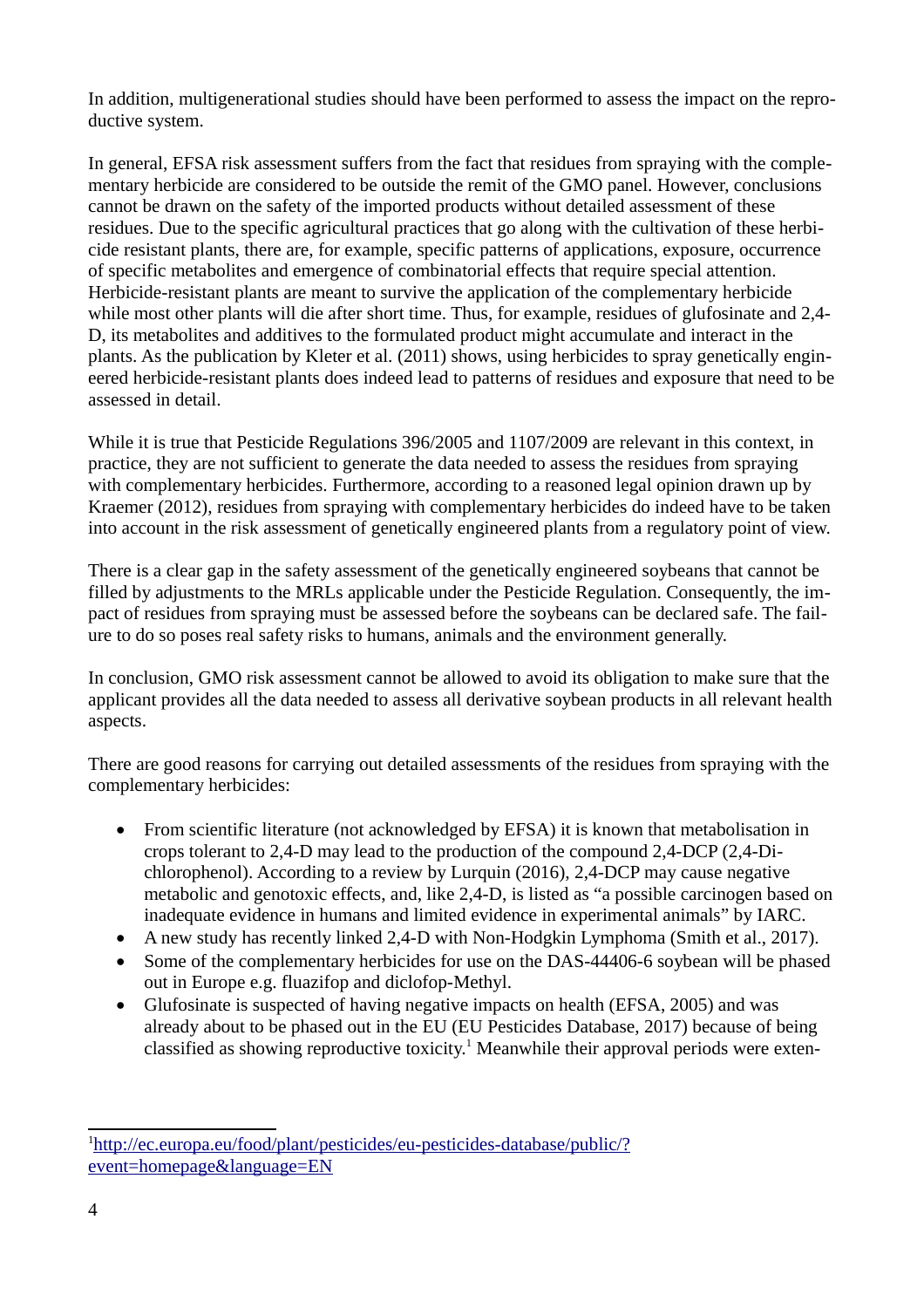ded.<sup>[2](#page-4-0)</sup> It is also known to cause residues from spraying if used as a complementary herbicide on genetically engineered plants.

- Combinatorial effects are likely to arise from interaction of residues from the mixed spraying of e.g. glyphosate, glufosinate and 2,4-D.
- Endocrine effects were found when young rats were exposed to soy milk in combination with glyphosate (Nardi et al, 2016).

In any case, both the EU pesticide regulation and the GMO regulation require a high level of protection for health and the environment. Thus, in regard to herbicide-resistant plants, specific assessment of residues from spraying with complementary herbicides must be considered to be a prerequisite for granting authorisation. In addition, cumulative effects have to be investigated if a plant contains or produces other compounds of potential toxicity.

It should be acknowledged, that no new methodology is needed to assess the health risks emerging from the combinatorial application of the herbicides and their potential interaction with the other plant constituents. There is, for example, no need to apply methods such as the Monte Carlo Risk Assessment (MCRA) because the majority of potential stressors can be expected to occur in a fixed combination and follow a specific pattern of exposure. Rather, the methods currently available (*in vivo* and / or *in vitro*) are sufficient to assess the health effects: For example, Regulation (EC) No 1907/2006 (REACH) provides guidance on how substances that are in fact mixtures (isomeric mixtures, MCS (multi-constituent substance) and UVCB (substances of unknown or variable composition, complex reaction products or biological materials) should be assessed for their PBT/vPvB (persistent, bioaccumulative and toxic) properties. In general, due to the nature of "substances of unknown or variable composition, complex reaction products or biological materials" it is not possible to make reliable predictions about the additive, or synergistic, or antagonistic mode of effects. Therefore, such substances have to be tested as a mixture, not as single compounds. For example, chronic feeding studies are a well-established method to generate the relevant data.

As a result, the toxicological assessment carried out by EFSA is not acceptable.

# **Allergenicity**

There are several relevant issues regarding allergenicity and the immune system that were left aside in EFSA risk assessment:

- No non-IGE-mediated immune reactions were assessed although these effects must be considered relevant (Mills et al., 2013). This is especially relevant in this case since higher levels of lectins are present in comparison with the isogenic plants.
- The assessment did not take into account the risk for more vulnerable groups of the population such as infants (EFSA, 2010).
- The number of blood samples from patients with a known allergenicity to soybeans is much too small (10 samples) to draw any conclusions.
- An analysis published by EFSA experts and other scientists recently found that, in general, open questions remain regarding the allergenicity assessment of genetically engineered plants, especially in the case of engineered soybeans (Selb et al., 2017).

Overall, the assessment is insufficient to exclude impacts on the immune system.

<span id="page-4-0"></span><sup>&</sup>lt;sup>2</sup>COMMISSION IMPLEMENTING REGULATION (EU) 2015/404, Official Journal of the European Union L 67/6, [http://eur-lex.europa.eu/legal-content/EN/TXT/?uri=uriserv](http://eur-lex.europa.eu/legal-content/EN/TXT/?uri=uriserv%3AOJ.L_.2015.067.01.0006.01.ENG) [%3AOJ.L\\_.2015.067.01.0006.01.ENG](http://eur-lex.europa.eu/legal-content/EN/TXT/?uri=uriserv%3AOJ.L_.2015.067.01.0006.01.ENG)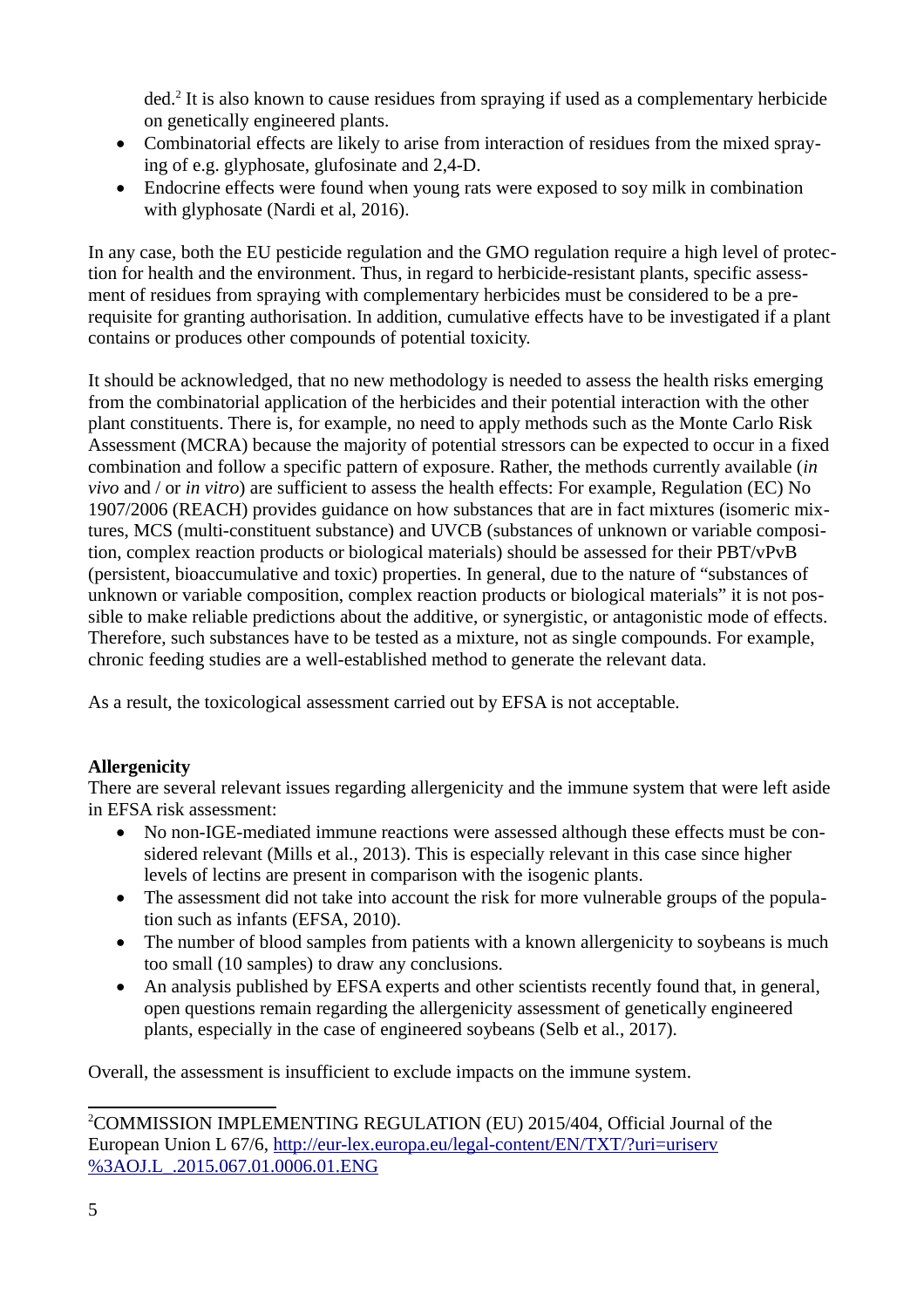## **Others**

Monitoring should be case specific. Exact data on the exposure to the soybean should be made available. Possible health impacts must be monitored in detail. Controls regarding residues from spraying with glyphosate, glufosinate and 2,4-D have to be established. Accumulated effects that might stem from mixtures with other genetically engineered plants have to be taken into account in the monitoring plan.

#### **Conclusions and recommendations**

The risk assessment by EFSA is not acceptable in its present form. It does not identify knowledge gaps and uncertainties and fails to assess toxicity, impact on immune system and the reproductive system. The monitoring plan has to be rejected because it will not make essential data available.

## **References:**

EFSA (2017a) Scientific opinion on an application by Dow AgroSciences LLC (EFSA-GMO-NL-2012-106) for the placing on the market of genetically modified herbicide-tolerant soybean DAS-44406-6 for food and feed uses, import and processing under Regulation (EC) No 1829/2003. EFSA Journal 2017;15(3):4738, 33 pp. doi:10.2903/j.efsa.2017.4738

EFSA (2017b) Application EFSA-GMO-NL-2012-106 by Dow AgroSciences LLC, Comments and opinions submitted by Member States during the three-month consultation period, Register of Questions, [http://registerofquestions.efsa.europa.eu/roqFrontend/ListOfQuestionsNoLogin?](http://registerofquestions.efsa.europa.eu/roqFrontend/ListOfQuestionsNoLogin?0&panel=ALL) [0&panel=ALL](http://registerofquestions.efsa.europa.eu/roqFrontend/ListOfQuestionsNoLogin?0&panel=ALL)

EFSA (2011) Scientific Opinion on Guidance for risk assessment of food and feed from genetically modified plants. EFSA Journal 2011; 9(5): 2150. [37 pp. doi:10.2903/j.efsa.2011.2150.

EFSA (2010) Scientific Opinion on the assessment of allergenicity of GM plants and microorganisms and derived food and feed. EFSA Journal 2010; 8(7):1700, 168 pp.

Kleter, G.A., Unsworth, J.B., Harris, C.A. (2011) The impact of altered herbicide residues in transgenic herbicide-resistant crops on standard setting for herbicide residues. Pest Managment Science, 67(10): 1193-1210.

Kraemer, L. (2012) The consumption of genetically modified plants and the potential presence of herbicide residues, legal dossier compiled on behalf of Testbiotech, [http://www.testbiotech.de/sites/default/files/Legal\\_Dossier\\_Kraemer\\_Pesticide\\_RA\\_PMP.pdf](http://www.testbiotech.de/sites/default/files/Legal_Dossier_Kraemer_Pesticide_RA_PMP.pdf)

Lurquin, P.F. (2016) Production of a toxic metabolite in 2, 4-D-resistant GM crop plants. 3 Biotech, 6(1): 1-4.<https://link.springer.com/article/10.1007/s13205-016-0387-9#CR25>

Mills, E.N.C., Marsh, J.T., Boyle, R., Hoffmann-Sommergruber, K, DuPont, D., Bartra, J., Bakalis, S., McLaughlin, J., Shewry, P.R. (2013) Literature review: 'non-IgE-mediated immune adverse reactions to foods', EFSA supporting publication 2013:EN-527.

Nardi, J., Moras, P. B., Koeppe, C., Dallegrave, E., Leal, M. B., & Rossato-Grando, L. G. (2016) Prepubertal subchronic exposure to soy milk and glyphosate leads to endocrine disruption. Food and Chemical Toxicology.